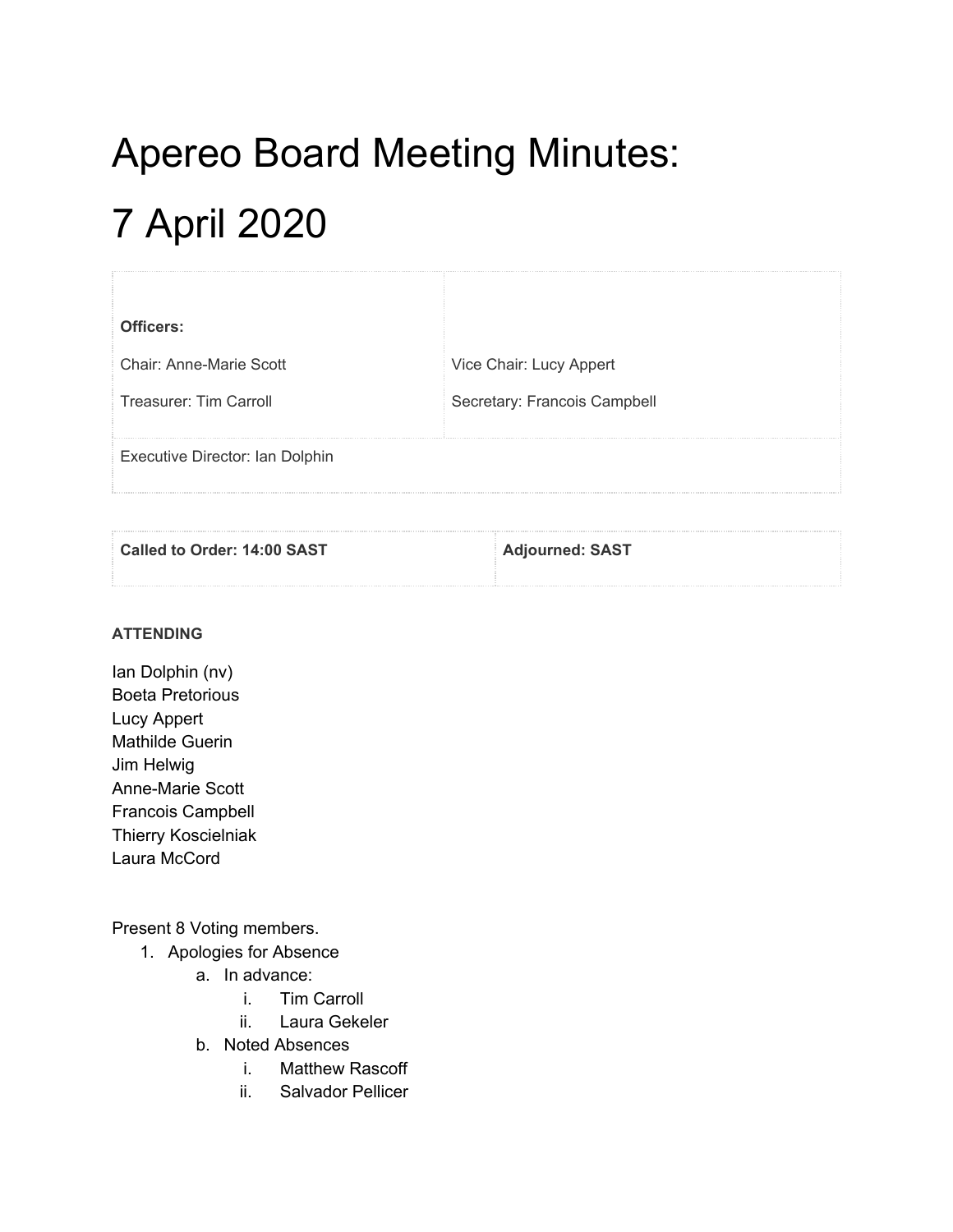- 2. [Minutes](https://docs.google.com/document/d/1ko2oUZckvGYgIHmPSpw-t7m213Ij1Qz7ysgrmm86g0w/edit#heading=h.fsketdbnmq5m) of the Previous Meeting
	- a. Accuracy
		- i. Moved : Jim Helwig
		- ii. Seconded: Lucy Appert
		- iii. Approved
	- b. Matters Arising
		- i. Meetings scheduled to complete activity resolved by the meeting. The pandemic has prevented this from occurring.

## 3. [Financial](https://drive.google.com/drive/folders/1UVlp68AOVZSRN-Le_ngtE0GoUa5ph6oM) Reports

- a. Reviewing reports.
- b. Pandemic has resulted in slowdown in receivables. Attention being given to ageing receivables
- c. Convene a Finance group follow up meeting to review the updated reports and keep focus on collections, Moved, seconded and approved.
- d. Suggested increase participation in this group: invitation to entire board.
- 4. Audit Update
	- a. Requirements are being processed.
	- b. It is a large list requiring coordination between the foundation our accountants and Treasurer
	- c. The Audit is proceeding.
- 5. Volunteers to finalise ED role description and contract
	- a. Draft of the Primary Duties and Responsibilities and contract
		- i. Insert new clauses for reduced fees and working hours.
	- b. Revise the current contract to satisfy the audit requirements
	- c. Review by the board.
	- d. Modify the contract to a one pager with the goals and objectives as stipulated in the Apereo sustainability plan, this would replace the current contract.
	- e. Revised contract should be formally approved in the following Board Meeting.
- 6. Open Apereo 2020 Planning
	- a. In brief, the conference is by default online.
	- b. If Face to Face becomes possible we will proceed with this however at this time this seems improbable.
	- c. Focusing on making the conference start time will be altered to give the conference the best opportunity for attendance.
	- d. It is still scheduled to occur on the specified date.
	- e. A conference which has experienced a similar scenario, we are contemplating reaching out to ALT and learning from their experiences. Especially the social agenda.

### 7. Board [Elections](https://docs.google.com/document/d/1LN7aTTrMTB9bAGycvXIp0HIbck4Ng5wvrR0YL5Ju7yE/edit#)

- a. Timetable announcement proposed to be announced by 8 April 2020
- b. Changes to method of AGM communication in terms of the pandemic response.
- c. Board members are encouraged to consider good candidates and reach out to them.